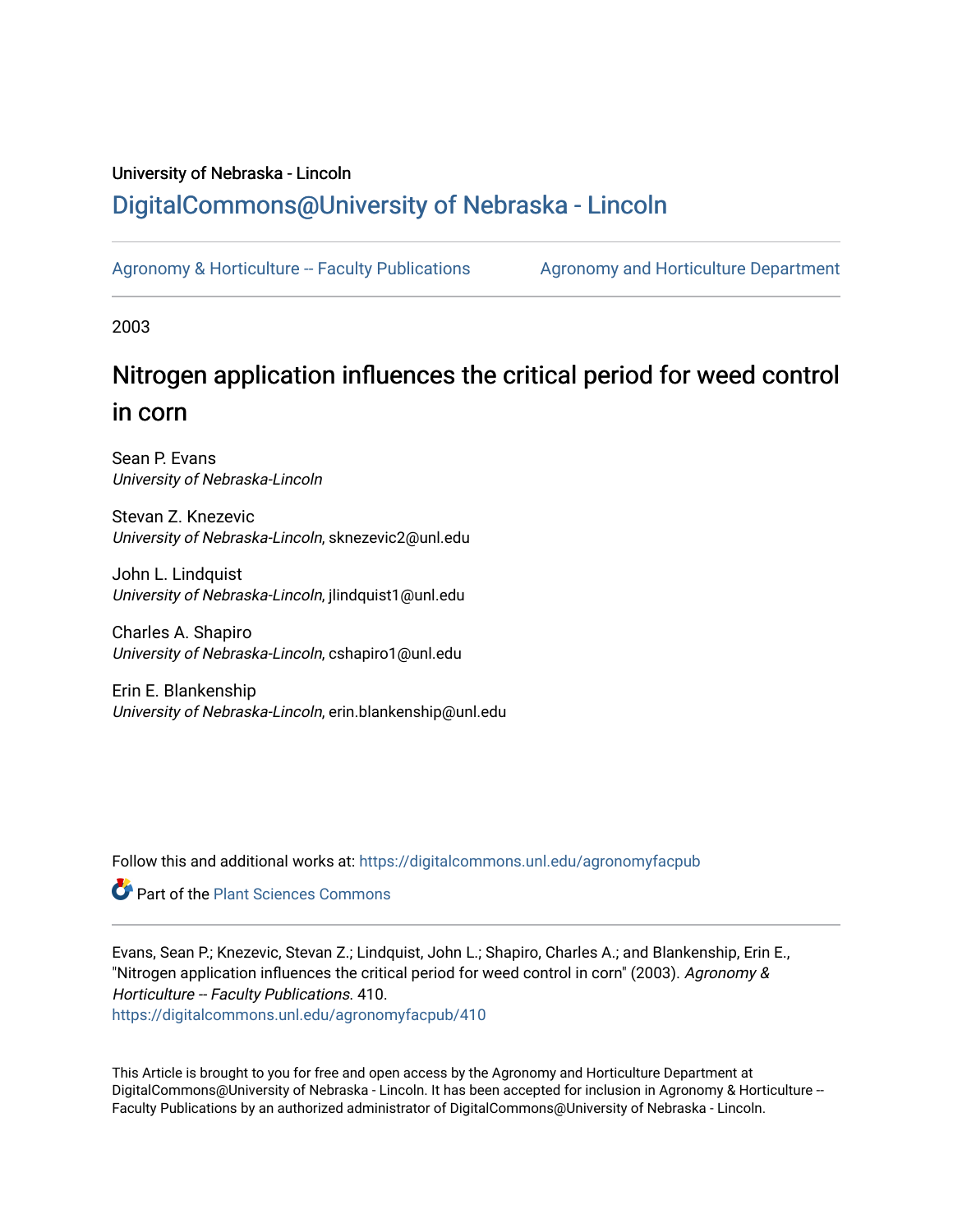## **Nitrogen application influences the critical period for weed control in corn**

Sean P. Evans Former Graduate Student, University of Nebraska, Lincoln, NE 68728. Present address: University of Illinois, Macomb Extension Center, Macomb, IL 61455

Stevan Z. Knezevic Corresponding author. Haskell Agricultural Laboratory, University of Nebraska, 57905 866 Road, Concord, NE 68728; sknezevic2@unl.edu

John L. Lindquist Department of Agronomy and Horticulture, University of Nebraska, Lincoln, NE 68583

Charles A. Shapiro Haskell Agricultural Laboratory, University of Nebraska, 57905 866 Road, Concord, NE 68728

Erin E. Blankenship Department of Biometry, University of Nebraska, Lincoln, NE 68583

The critical period for weed control (CPWC) is the period in the crop growth cycle during which weeds must be controlled to prevent unacceptable yield losses. Field studies were conducted in 1999 and 2000 in eastern Nebraska to evaluate the influence of nitrogen application on the CPWC in dryland corn in competition with a naturally occurring weed population. Nitrogen fertilizer was applied at rates equivalent to 0, 60, and 120 kg N ha<sup>-1</sup>. A quantitative series of treatments of both increasing duration of weed interference and length of weed-free period were imposed within each nitrogen main plot. The beginning and end of the CPWC based on an arbitrarily 5% acceptable yield loss level were determined by fitting the logistic and Gompertz equations to relative yield data representing increasing duration of weed interference and weed-free period, respectively. Despite an inconsistent response of corn grain yield to applied nitrogen, there was a noticeable influence on the CPWC. The addition of  $120 \text{ kg}$  N ha<sup>-1</sup> delayed the beginning of the CPWC for all site–years when compared with the 0-kg  $\dot{N}$  ha<sup>-1</sup> rate and for three of the four site–years when compared with the 60-kg  $\mathrm{\check{N}}$  ha<sup>-1</sup> rate. The addition of 120 kg  $\mathrm{\check{N}}$  $ha^{-1}$  also hastened the end of the CPWC at three of the four site–years when compared with both reduced rates. The yield component most sensitive to both nitrogen and interference from weeds was seed number per ear. Practical implications of this study are that reductions in nitrogen use may create the need for more intensive weed management.

**Nomenclature:** Glyphosate; corn, *Zea mays* L. 'Dekalb DK589RR'.

**Key words:** Weed interference, competition, integrated weed management, critical time of removal, critical weed-free period.

One of the first steps in designing a successful integrated weed management (IWM) system is to identify the critical period for weed control (CPWC) in major crops (Swanton and Weise 1991). The CPWC is the period in the crop growth cycle during which weeds must be controlled to prevent unacceptable yield losses. The CPWC is determined by calculation of the time interval between two separately measured competition components: the critical duration of weed interference, the maximum length of time before earlyemerging weeds can grow and interfere with the crop before unacceptable yield loss is incurred, and the critical weed-free period, the minimum length of time required for the crop to be maintained weed free before yield loss caused by subsequent emerging weeds is no longer of concern (Weaver and Tan 1983). Consequently, interference from weeds before or after the CPWC will not result in unacceptable reductions in yield.

Knowledge of the CPWC and the factors that affect it is essential for making decisions on the appropriate timing of weed control and in achieving the efficient use of herbicides (Knezevic et al. 2002; Mulugeta and Boerboom 2000; Van Acker et al. 1993). Hall et al. (1992) reported that the beginning of the CPWC for corn varied from the 3- to 14 leaf stages of the crop and ended consistently with the 14 leaf stage, whereas Ferrero et al. (1996) calculated a CPWC beginning with the one- and seven-leaf stages and ending with the 7- and 10-leaf stages of the crop. Corn grain yield was reduced by 10% when wild proso millet (*Panicum dihotomiflorum* Michx.) removal was delayed for 2 wk after

408 • Weed Science 51, May–June 2003

planting, and a 4- to 5-wk weed-free period was required after corn planting to avoid significant yield losses (Wilson and Westra 1991). A critical period for johnsongrass (*Sorghum halepense* L.) control in corn was reported to occur between 3 and 6.5 wk after crop emergence (Gosheh et al. 1996).

Previous research has suggested that the exact outcome of crop–weed interference is dependent on many site-specific factors, particularly the availability of essential nutrients (Di Tomaso 1995; Nieto and Staniforth 1961; Teyker et al. 1991; Tollenaar et al. 1994b; Vengris et al. 1955; Weaver et al. 1992). Therefore, nutrient management has been identified as a likely strategy for weed management (Walker and Buchanan 1982). Nitrogen is applied on 98% of field corn grown in the United States (Anonymous 2000a), but limited research has been conducted to determine the influence of nitrogen fertilization on corn–weed interference relationships, particularly for studies investigating the CPWC.

Furthermore, a number of factors are putting pressure on producers to reduce nitrogen applications in corn. The use of nitrogen in agricultural operations has been linked with high nitrate levels in ground and surface waters (Anonymous 2000b; Burkart and James 1999; Goss et al. 1995). In Nebraska, concerns of excessive nitrogen application have led to the development of regional attempts to reduce nitrogen use (Anonymous 1997). Because most nitrogen rate experiments are conducted in weed-free environments and most weed control experiments are conducted in the absence of nitrogen limitations, there is a need to evaluate the effects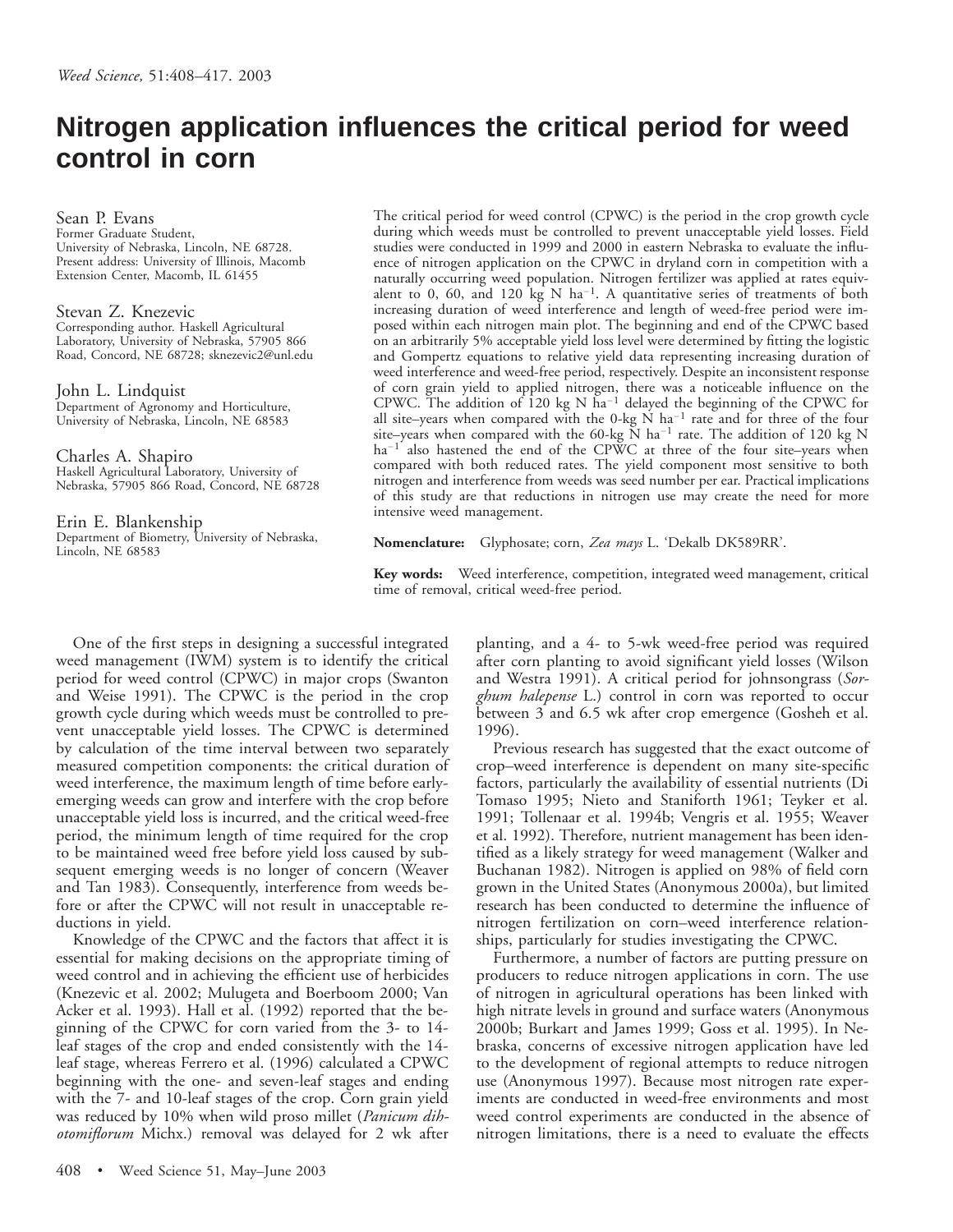of nitrogen on the CPWC. Therefore, the objectives of this study were to (1) determine the CPWCs in dryland corn for differing levels of nitrogen fertilizer, and (2) identify the yield components most affected by nitrogen, the duration of weed interference, and the length of the weed-free period.

#### **Materials and Methods**

#### **Site Description**

Field experiments were conducted in 1999 and 2000 at the University of Nebraska Agricultural Research and Development Center (ARDC) near Mead, NE, and at the Haskell Agricultural Laboratory (HAL) near Concord, NE. Experiments were located in different fields in subsequent years. Soil types were a Sharpsburg silty clay loam, 0 to 2% slopes (fine, montmorillonitic, mesic Typic Argiudolls), with inclusions of the Butler series silty clay loam, 0 to 2% slopes (fine, montmorillonitic, mesic Abruptic Argiaquaolls), for both years at ARDC and the Kennebec series silty clay loam, 0 to 2% slopes (fine-silty, mixed, mesic Cumulic Hapludolls), for both years at HAL.

#### **Experimental Design and Procedures**

Each year, primary tillage consisted of fall chisel plowing at ARDC and spring disking at HAL. Before crop planting, a composite of five evenly distributed soil cores (0.05-m diameter) separated by depth increments of 0 to 0.15 m, 0.15 to 0.60 m, and 0.60 to 1.2 m was obtained from each replicate. Residual nitrate-nitrogen was determined from a depth of 1.2 m. Soil organic matter, plant extractable phosphorous, and soluble potassium were determined from the surface layer (0 to 0.15 m). As dictated by soil test levels, triple superphosphate fertilizer was broadcast at a rate equivalent to 45 kg  $\rm \tilde{P}_2O_5$  ha<sup>-1</sup> at the ARDC location in 1999 and 2000, 2 wk before planting. For all sites, urea was broadcast before planting at rates equivalent to 0, 60, or 120 kg N ha<sup>-1</sup> using a ground-driven fertilizer drop spreader.<sup>1</sup> The 120-kg N ha<sup>-1</sup> rate was pertinent as an upper limit for nitrogen application in this study because this rate meets or slightly exceeds the recommended nitrogen rate for all locations calculated using soil organic matter content, residual nitrate level, and a weed-free grain yield goal of 8 Mg ha<sup>-1</sup> (Hergert et al. 1995). Immediately after nitrogen application, one or more secondary tillage operations were performed to incorporate the fertilizer and prepare a weed-free seedbed for planting.

A glyphosate-resistant corn hybrid Dekalb DK589RR2 was planted at densities of  $66,000$  seeds ha<sup>-1</sup> in 1999 and 58,000 seeds ha<sup>-1</sup> in 2000 in 0.76-m rows. Differences in seeding rates are due to differences in planting implements available to conduct these field trials. However, all seeding rates were within the recommended range for optimal yield of dryland corn in Nebraska. In 1999, corn was planted on May 25 and May 13 at the HAL and ARDC locations, respectively, and in 2000, planting took place on May 11 and May 2 at the HAL and ARDC locations, respectively. At the time of planting, a band of commercially formulated tefluthrin, (2,3,5,6-tetrafluoro-4-methylphenyl)methyl-  $(1\alpha,3\alpha)$ - $Z(\pm)$ -3-(2-chloro-3,3,3-trifluoro-1-propenyl)-2,2dimethylcyclopropanecarboxylate, was applied within the cornrow at a rate of 0.2 kg ai  $ha^{-1}$  to control subterranean



N rate (kg N  $ha^{-1}$ )

FIGURE 1. Mean corn (*Zea mays* L.) yield response to three nitrogen rates at two sites in Nebraska in 1999 and 2000 in season-long weedy  $\ddot{O}$  and season-long weed-free  $(\blacksquare)$  experimental units. Error bars represent  $\pm$  standard error (SE) of the treatment means. Yield comparisons are made within a site–year and are significantly different ( $P < 0.05$ ) when not designated with the same letter.

insect pests. Observable weed emergence was noted 2 d after crop emergence at HAL in 1999, 4 d before crop emergence at the ARDC in 1999, 4 d after crop emergence at HAL in 2000, and 5 d after crop emergence at the ARDC in 2000.

Experiments were established as a factorial arrangement of treatments in a split-plot randomized complete block design with nitrogen application level (0, 60, or 120 kg N  $ha^{-1}$ ) as the main-plot factor and timing or duration of weed control as the split-plot factor. Split-plot experimental units consisted of six corn rows, 12.2 m in length. Main plots were arranged in randomized complete blocks with four replications at each location. For each main plot, two sets of treatments were imposed on the split-plot experimental units to represent both increasing duration of weed interference and the length of the weed-free period measured after planting. The first set of treatments established five levels of increasing duration of weed interference by delaying weed control from the time of crop planting up to predetermined crop growth stages (weedy up to V3, V6, V9, V15, and R1) at which weed control was initiated and maintained for the remainder of the growing season. The second set of treatments established five levels of increasing length of the weed-free period by maintaining weed control from the time of crop planting up to the above-presented crop growth stages before subsequently emerging weeds were left uncontrolled for the remainder of the season. In addition, seasonlong weedy and weed-free controls were included. Growth stages of the crop were determined from the number of visible leaf collars, as described by Ritchie et al. (1997). The progression of crop development was monitored for all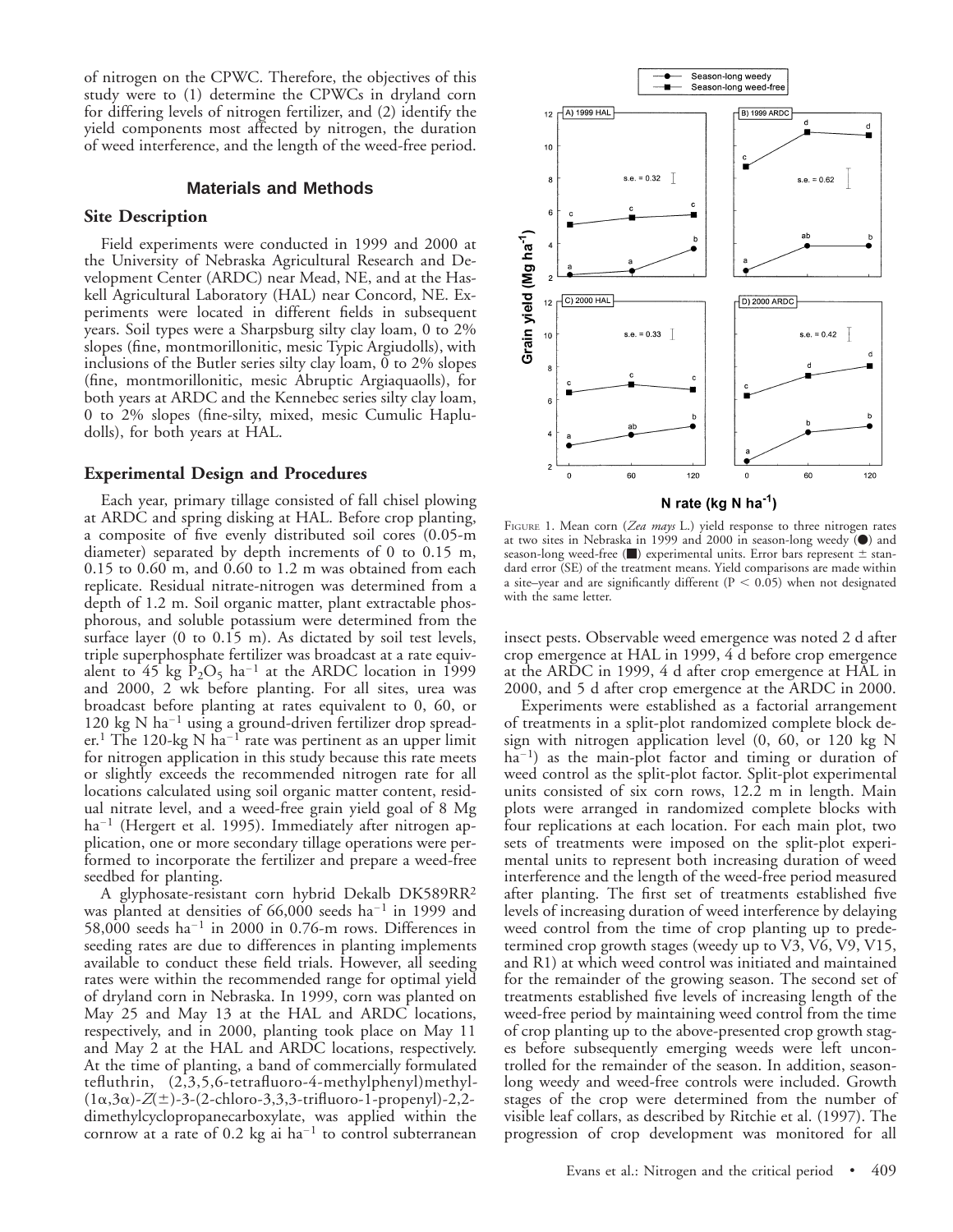TABLE 1. Parameter estimates with standard errors of the three-parameter logistic model used to determine the critical timing of weed removal for three levels of nitrogen application at two Nebraska sites in 1999 and 2000. The model was fit to relative yields of corn (*Zea mays* L.) (expressed as a percentage of the weed-free control) as a function of increasing duration of weed interference (in growing degree days). Refer to text (Equation 1) for model description.<sup>a</sup>

| Year and  |                | Parameter estimates |           |                  |             |  |  |  |  |
|-----------|----------------|---------------------|-----------|------------------|-------------|--|--|--|--|
| location  | N rate         | K                   | D         | $\boldsymbol{F}$ | <b>RMSE</b> |  |  |  |  |
|           | $kg N ha^{-1}$ |                     |           |                  |             |  |  |  |  |
| 1999 HAL  | $\Omega$       | 0.0065(0.0015)      | 500 (56)  | 1.7078 (0.1463)  | 10.9        |  |  |  |  |
|           | 60             | 0.0039(0.0012)      | 900 (237) | 1.3215 (0.3719)  | 10.9        |  |  |  |  |
|           | 120            | 0.0066(0.0028)      | 480 (92)  | 2.7834 (0.4179)  | 10.9        |  |  |  |  |
| 1999 ARDC | $\overline{0}$ | 0.0094(0.0039)      | 391 (47)  | 1.4873(0.1131)   | 12.8        |  |  |  |  |
|           | 60             | 0.0065(0.0015)      | 466 (64)  | 1.4315 (0.1235)  | 12.8        |  |  |  |  |
|           | 120            | 0.0064(0.0018)      | 516 (73)  | 1.5524 (0.1584)  | 12.8        |  |  |  |  |
| 2000 HAL  | $\theta$       | 0.0071(0.0020)      | 400(60)   | 1.9094 (0.1894)  | 9.9         |  |  |  |  |
|           | 60             | 0.0052(0.0016)      | 426 (95)  | 2.1951 (0.3015)  | 9.9         |  |  |  |  |
|           | 120            | 0.0066(0.0030)      | 500 (102) | 2.7667 (0.4621)  | 9.9         |  |  |  |  |
| 2000 ARDC | $\Omega$       | 0.0064(0.0015)      | 350 (50)  | 1.5069 (0.1084)  | 10.8        |  |  |  |  |
|           | 60             | 0.0078(0.0025)      | 530 (74)  | 2.0584 (0.2299)  | 10.8        |  |  |  |  |
|           | 120            | 0.0057(0.0019)      | 540 (97)  | 2.1498 (0.2991)  | 10.8        |  |  |  |  |

<sup>a</sup> Abbreviations: HAL, Haskell Agricultural Laboratory; ARDC, Agricultural Research and Development Center; RMSE, root mean square error.

weedy and weed-free controls by recording the average growth stage of 10 consecutive corn plants every 5 d. As the season progressed, delays in crop development were noted in the presence of weed interference and where the applied nitrogen rate was 0 kg N ha<sup>-1</sup>. Therefore, the timing of each weed removal was based on the average growth stage of the weedy plots from the 120-kg N ha<sup>-1</sup> rate. The growing degree days (GDD) accumulated by that time could then be related to the actual growth stage of the crop in the weedy controls of the other rates.

For initial weed removals before V15, weed control was achieved using glyphosate at 1.1 kg ai ha<sup>-1</sup> with ammonium sulfate at 3.2 kg ha<sup>-1</sup>. Applications were made with a bicycle wheel sprayer equipped with nine Teejet XR110015<sup>3</sup> nozzles spaced 50 cm apart and calibrated to deliver a volume of 187 L ha<sup>-1</sup> at a pressure of 207 kPa. Because of crop and weed size at V15 and R1, weed removal was conducted by hand for these removal times. Beginning 5 d after initial treatment, all subsequent emerging weeds were removed weekly by hand.

#### *Weed Harvests*

Two days before each weed removal, weeds were harvested from two 0.25-m2 quadrats staggered on each side of the second corn row within each split-plot experimental unit. Successive harvest areas were separated from one another by a minimum of 1 m of undisturbed vegetation. Harvests were excluded from a 2-m portion of both the front and rear of each split-plot experimental unit to minimize neighborhood effects. At each harvest, the height of the main weed canopy was measured. Weeds were clipped at the soil surface, sorted by species, counted, and dried at 70 C to a constant moisture content.

#### *Corn Final Harvest*

Final harvest dates were October 12, 1999, and September 25, 2000, at the HAL site and October 5, 1999, and September 19, 2000, at the ARDC site. Corn ears were hand-harvested from 4 m of two adjacent rows within each split plot. Ears were threshed<sup>4</sup> and subsequently dried at  $70$ C to a constant moisture content. All yields are presented and analyzed on a dry weight basis to eliminate the error associated with adjusting moisture content. Three days before the final grain harvest, plant number per area, ear number per plant, seed number per ear, and seed weight were determined from plants harvested from an additional 1 m of row (4 to 5 plants). Ears were dried at 70 C to a constant moisture content and were shelled by hand. Approximately 500 to 700 seeds were counted with an automated seed counter<sup>5</sup> and weighed to determine 100-seed weight. Seed number per ear was determined by dividing total grain weight of the sample by the number of ears harvested and dividing the product by mean seed weight.

#### **Data Analysis**

Actual yields and relative yields were subjected to an overall analysis of variance using PROC MIXED (Littell et al. 1996) in SAS.6 Relative yield of each experimental unit was calculated as a percentage of the corresponding weed-free yield for each nitrogen level. The significance of interactions between years, locations, and treatment combinations was evaluated at the  $P = 0.05$  level.

#### **Critical Period Determination**

Mixed-model nonlinear regression analysis using PROC NLMIXED in SAS was used to model relative yield as a function of increasing duration of weed interference and length of the weed-free period, according to the procedure outlined by Knezevic et al. (2002).

A three-parameter logistic equation, modified slightly from the form proposed by Hall et al. (1992), was used to describe the effect of increasing duration of weed interference on relative yield and to determine the beginning of the CPWC (weedy curve) for each nitrogen rate:

$$
RY = ((1/(\exp(K(\text{GDD} - D)) + F))+ ((F - 1)/F)) 100
$$
 [1]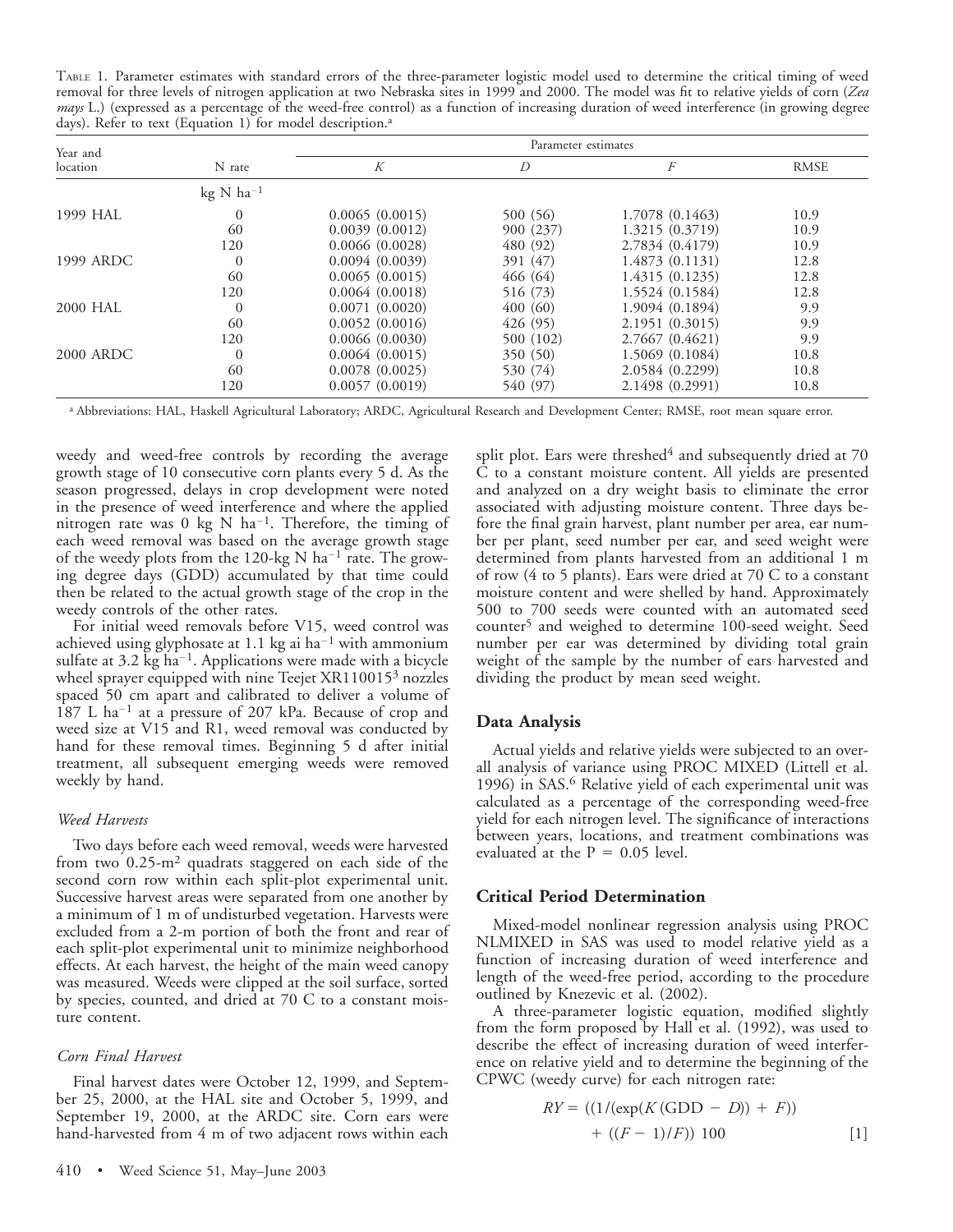TABLE 2. Parameter estimates with standard errors of the Gompertz model used to determine the critical weed-free period for corn (*Zea mays* L.) for three levels of nitrogen application at two Nebraska sites in 1999 and 2000. The model was fit to relative yields of corn (expressed as a percentage of the weed-free control) as a function of increasing length of weed-free period (in growing degree days). Refer to text (Equation 2) for model description.<sup>a</sup>

| Year and         |                                 | Parameter estimates |                 |                |             |  |  |  |
|------------------|---------------------------------|---------------------|-----------------|----------------|-------------|--|--|--|
| location         | N rate                          | $\boldsymbol{a}$    | b               | k              | <b>RMSE</b> |  |  |  |
|                  | $kg \text{ N}$ ha <sup>-1</sup> |                     |                 |                |             |  |  |  |
| 1999 HAL         | $\theta$                        | 103.12 (4.32)       | 1.1499 (0.1830) | 0.0044(0.0008) | 10.9        |  |  |  |
|                  | 60                              | 105.12(4.18)        | 0.9878(0.1537)  | 0.0048(0.0010) | 10.9        |  |  |  |
|                  | 120                             | 102.99(5.77)        | 0.5229(0.1206)  | 0.0031(0.0011) | 10.9        |  |  |  |
| 1999 ARDC        | $\theta$                        | 104.74 (4.04)       | 1.2287 (0.2243) | 0.0081(0.0022) | 12.6        |  |  |  |
|                  | 60                              | 96.80(3.31)         | 0.9730(0.1960)  | 0.0158(0.0079) | 12.6        |  |  |  |
|                  | 120                             | 98.67 (3.64)        | 0.9634(0.1913)  | 0.0126(0.0059) | 12.6        |  |  |  |
| 2000 HAL         | $\theta$                        | 99.28 (5.29)        | 0.6809(0.1092)  | 0.0038(0.0013) | 9.9         |  |  |  |
|                  | 60                              | 100.30(4.28)        | 0.5647(0.0993)  | 0.0045(0.0015) | 9.9         |  |  |  |
|                  | 120                             | 103.00(3.85)        | 0.4585(0.0895)  | 0.0048(0.0017) | 9.9         |  |  |  |
| <b>2000 ARDC</b> | $\theta$                        | 104.12 (5.96)       | 1.4700 (0.2253) | 0.0031(0.0006) | 10.8        |  |  |  |
|                  | 60                              | 105.30(5.02)        | 0.8744(0.1308)  | 0.0033(0.0007) | 10.8        |  |  |  |
|                  | 120                             | 106.12(5.18)        | 0.8600(0.1255)  | 0.0031(0.0006) | 10.8        |  |  |  |

<sup>a</sup> Abbreviations: HAL, Haskell Agricultural Laboratory; ARDC, Agricultural Research and Development Center; RMSE, root mean square error.

where RY is relative yield (% season-long weed-free yield), GDD is the duration of weed interference measured from the time of planting in growing degree days (C d), D is the point of inflection in GDD, and K and F are constants.

The Gompertz model (Hall et al. 1992) was used to describe the effect of increasing length of the weed-free period on relative yield and to determine the end of the CPWC (weed-free curve) for each nitrogen rate:

$$
RY = a \times \exp(-b \times \exp[-k \times \text{GDD}])
$$
 [2]

where RY is relative yield (% season-long weed-free yield), *a* is the yield asymptote, *b* and *k* are constants, and GDD is the length of the weed-free period after crop planting in growing degree days.

Air GDD were used as the explanatory variable in the regression analysis and were accumulated from the date of planting. A base temperature  $(T<sub>b</sub>)$  of 10 C was used as the minimum temperature for corn growth, whereas 30 C was used as the air temperature associated with optimal growth  $(T<sub>o</sub>)$  (Gilmore and Rogers 1958). The time of crop planting was used as the reference point for accumulation of GDD to account for the possibility of weeds emerging before the crop. The GDD corresponding to the beginning and end of the CPWC were then related to crop growth stage so that the CPWC could be expressed in terms of crop phenological development.

Determination of the CPWC in these experiments was based on an acceptable yield loss level of 5%. The GDD estimate corresponding to 95% relative yield was calculated for each equation using the calibration method developed by Schwenke and Milliken (1991) and modified for application to nonlinear mixed models. Differences in the critical timing of weed removal and the critical weed-free period between nitrogen rates were evaluated using pairwise *t* tests at the  $P < 0.05$  level (Schwenke and Milliken 1991).

Use of 5% as an acceptable yield loss level may or may not be that which would be used in practice but was used for this study to maintain consistency with similar works (Gosheh et al. 1996; Hall et al. 1992). Furthermore, although arbitrarily chosen, a 5% level of yield loss is a likely compromise between what is acceptable to a producer and what is required for detection of statistical differences in yield. Given the variable nature of yield data, the use of an acceptable yield loss that would ensure statistical significance will not be accepted widely among agricultural practitioners. Furthermore, the use of an acceptable yield loss level that ensures statistical significance could have serious economic repercussions if used in practical weed control (Cousens 1988).

#### **Yield Component Analysis**

The effects of increasing the duration of weed interference and the length of the weed-free period on corn yield components were evaluated using linear or nonlinear regression. A linear  $(y = p_1 + p_2x)$  mixed regression model (Littell et al. 1996) was used to describe the effects of increasing duration of weed interference and length of the weed-free period (*x*) on the yield components of plant density, ear number per plant, and seed weight. Significance of slopes ( $p_2$ ) were tested ( $t$  test,  $P < 0.05$ ) against the null hypothesis that slopes were equal to zero for each nitrogen rate. If slopes were significant, then linear contrasts were constructed to test the equality of the slopes and intercepts  $(p_1)$  between nitrogen rates. If the slopes were not significant, then comparisons were made between treatment means.

Nonlinear regression was used to describe the effect of treatments on seed number per ear using the technique used for fitting Equations 1 and  $\hat{2}$  to relative yield data. However, the effect of increasing duration of weed interference on seed number per ear was best characterized by a four-parameter logistic equation (Ratkowsky 1990):

$$
S = S_{min} + (S_{max} - S_{min})/[1
$$
  
+ exp(-*W*+*Z* × GDD)][3]

where *S* is the number of seeds per ear,  $S_{\text{min}}$  is the lower asymptote, the predicted value of seed number per ear under season-long weed-free conditions, S<sub>max</sub> is the upper asymptote, the predicted value of seed number per ear under season-long weedy conditions, GDD is the duration of weed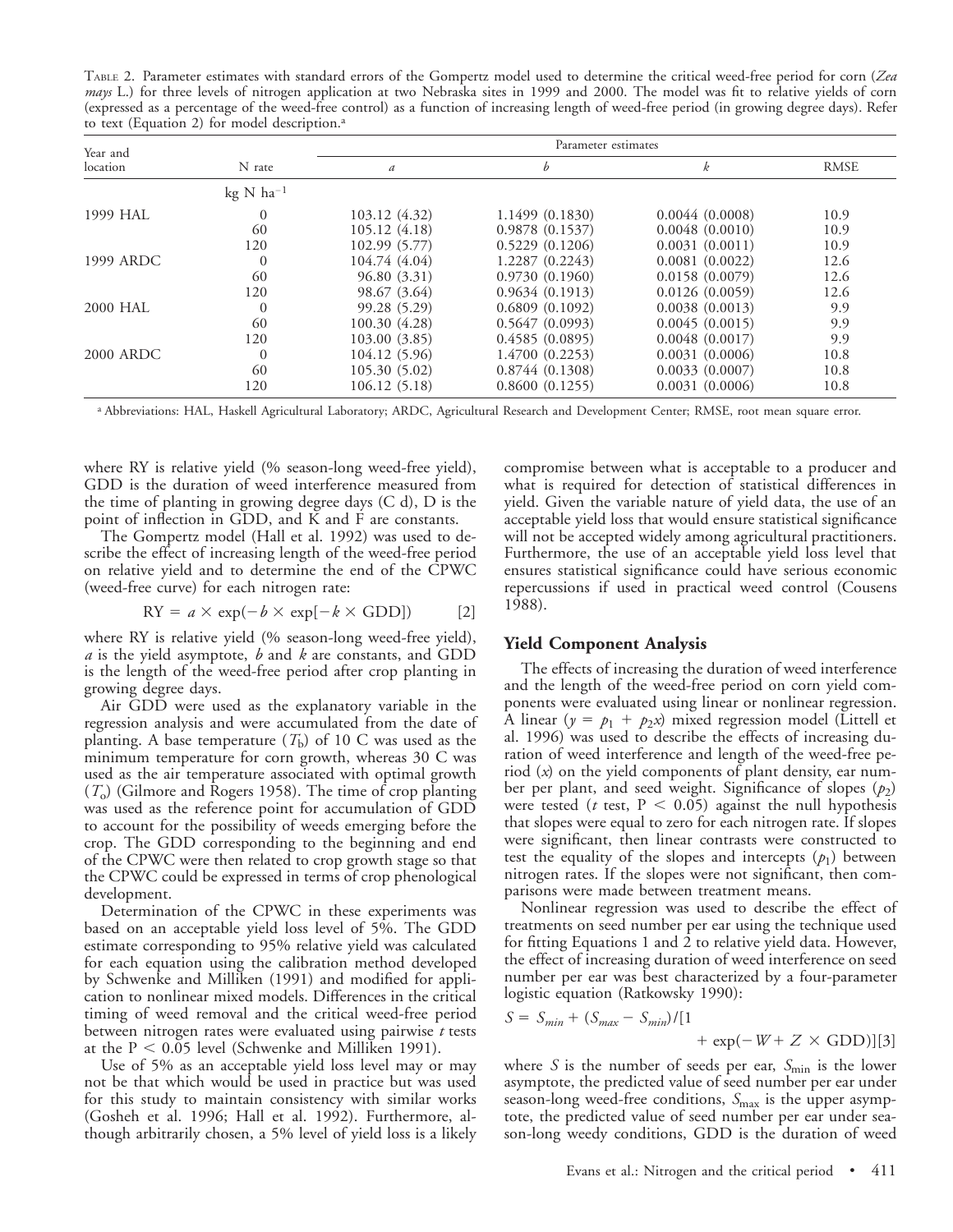

### Growing degree days - after planting (C d)

FIGURE 2. Corn (*Zea mays* L.) relative yield (RY) expressed as a percentage of the weed-free control as a function of increasing duration of weed interference (m) or length of weed-free period (v) for three rates of nitrogen application at two sites in Nebraska in 1999 and 2000. Solid lines predicted from fitting the three-parameter logistic model, weedy curve, and the Gompertz model, weed-free curve, are used to determine the beginning and end of the critical period for weed control (CPWC), respectively. Refer to Tables 1 and 2 for parameter estimates and Equations 1 and 2 in the text for model explanation. Horizontal dashed lines indicate the 5% acceptable yield loss level used to determine both the beginning and end of the CPWC, whereas vertical dashed lines indicate the growing degree days, which produce a model solution of 95% RY.

interference in units of air growing degree days, and *W* and *Z* are constants. The four-parameter logistic model was selected because a solution to the three-parameter logistic model (Equation 1) presented above could not be derived for all site–years. As with relative yield data, the effect of length of the weed-free period on seed number per ear was best described with the Gompertz model (Equation 2) presented above, with the response variable and upper asymptotes reflecting seed number per ear rather than relative yield.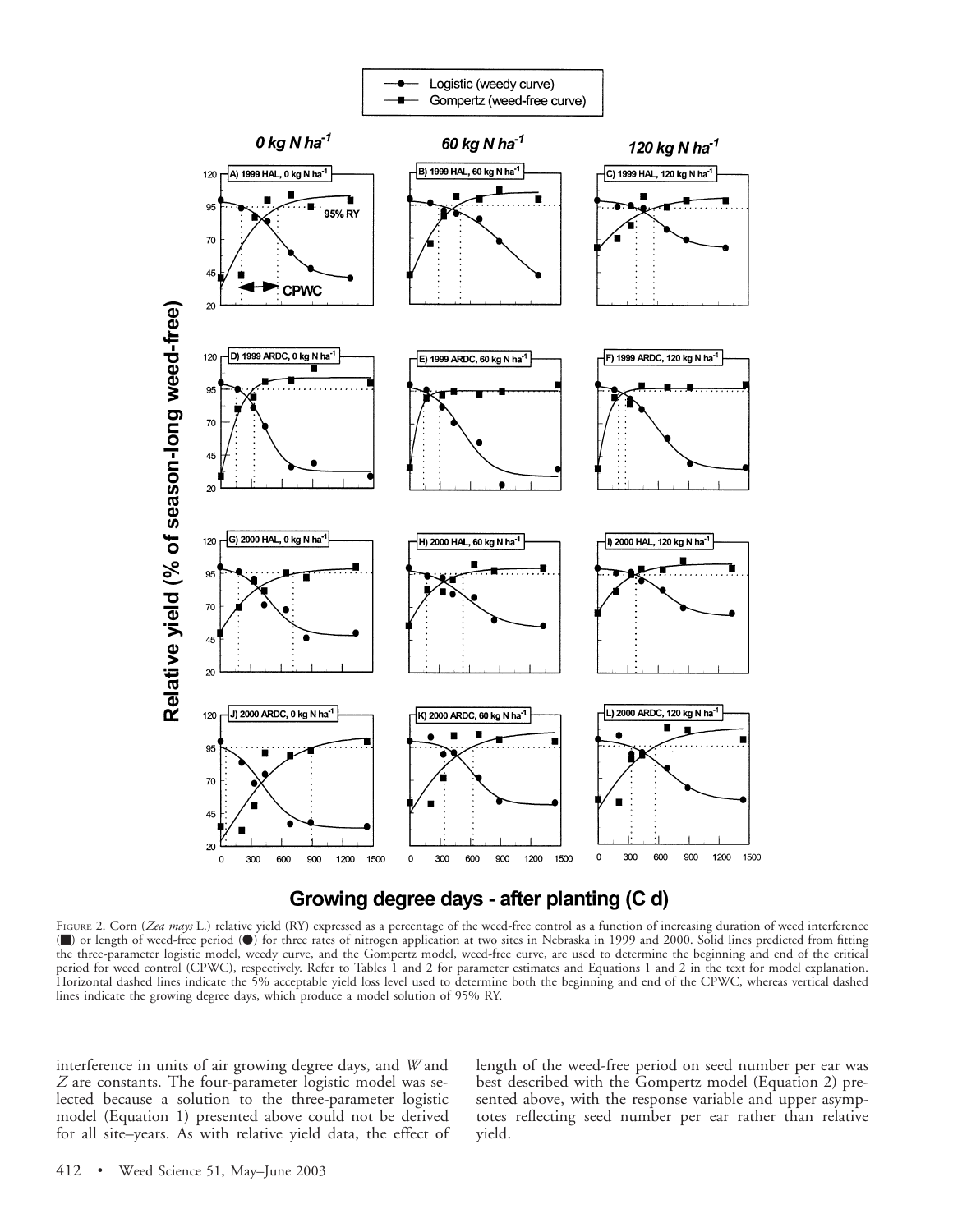TABLE 3. The critical period of weed controla (CPWC) for corn (*Zea mays* L.) at three levels of nitrogen application for two Nebraska sites in 1999 and 2000 expressed in growing degree days (GDD), corresponding crop growth stageb (CGS), and days after crop emergence (DAE).

| Year and                |                | Beginning of CPWC |     |     | End of CPWC      |         |            |
|-------------------------|----------------|-------------------|-----|-----|------------------|---------|------------|
| location <sup>c,d</sup> | N rate         | GDD               | CGS | DAE | GDD              | CGS     | <b>DAE</b> |
|                         | $kg N ha^{-1}$ | C d               |     | d   | C d              |         | d          |
| 1999 HAL                |                | 212a              | V3  | 14  | 581 a            | V11     | 47         |
|                         | 60             | 285 <sub>b</sub>  | V4  | 19  | 495 b            | V10     | 41         |
|                         | 120            | 360c              | V7  | 28  | 590 a            | V12     | 48         |
| 1999 ARDC               |                | 145 a             | V2  | 8   | 312 a            | V6      | 23         |
|                         | 60             | 130 a             | V2  |     | 300a             | Late V5 | 22         |
|                         | 120            | 200 b             | V4  | 14  | 281 <sub>b</sub> | V5      | 21         |
| 2000 HAL                |                | 175a              | V3  | 15  | 723 a            | V18     | 63         |
|                         | 60             | 177 a             | V3  | 16  | 525 <sub>b</sub> | V10     | 43         |
|                         | 120            | 377 b             | V7  | 31  | 365c             | V7      | 33         |
| <b>2000 ARDC</b>        | $\Omega$       | 40 a              | VE  |     | 897 a            | R1      | 72         |
|                         | 60             | 345 b             | V7  | 29  | 611 b            | V13     | 52         |
|                         | 120            | 330 b             | V7  | 28  | 584 c            | V12     | 49         |

<sup>a</sup> Based on a 5% acceptable yield loss level.

<sup>b</sup> Corn growth stages: VE, crop emergence; V2, two visible collars; V3, three visible collars; etc.; R1, corn anthesis.

<sup>c</sup> GDD within the same column and site-year that are followed by the same letter are not significantly different at the  $P = 0.05$  level, according to pairwise *t* tests.

<sup>d</sup> Abbreviations: HAL, Haskell Agricultural Laboratory; ARDC, Agricultural Research and Development Center.

#### **Results and Discussion**

#### **Corn Yield Response to Nitrogen**

Weed-free corn grain yields ranged from 5.2 to 11 Mg  $ha^{-1}$  across years and locations of the experiment, whereas weedy corn yields ranged from 2.1 to  $4.\overline{4}$  Mg ha<sup>-1</sup>. Location-related differences in weed-free yield are primarily attributed to rainfall amount and periodicity, with the greatest weed-free yields obtained at the ARDC in 1999, which received more timely rains during anthesis and grain-fill. The response of corn yield to nitrogen addition was inconsistent across locations and years. Weed-free yields for corn were independent of nitrogen addition in 1999 and 2000 at HAL (Figures 1A and 1C), most likely because of reduced yield potential due to drought. In contrast, the application of nitrogen positively influenced corn grain yields in the presence of weeds at HAL during both years compared with when no nitrogen was applied (Figures 1A and 1C). At ARDC, yield was positively influenced by nitrogen addition during both years (Figures 1B and 1D), but no significant differences in weed-free or weedy yields were observed between the 60- and 120-kg N ha<sup>-1</sup> rates in 1999 or 2000.

#### **The Critical Period for Weed Control**

Because significant two-way interactions between locations within years and treatment levels were observed (data not shown), relative yield data were not pooled across years or locations. Instead, parameters for the logistic (Table 1) and Gompertz (Table 2) equations were obtained for each nitrogen application rate, and differences between the beginning and end of the CPWC were tested by site–year.

In all but one instance, the logistic (weedy) and Gompertz (weed free) curves used to identify the critical timing of weed removal and critical weed-free period overlapped in a manner that resulted in a CPWC where the critical timing of weed removal preceded the end of the critical weed-free period (Figure 2). The only instance where a CPWC defined in the classic sense (Nieto et al. 1968) could not be determined was for the 120-kg N ha<sup>-1</sup> rate at the 2000 HAL site (Figure 2I), where both the critical timing of weed removal and the length of the critical weed-free period coincided with the V7 crop growth stage (Table 3), indicating that a single weed removal at this time was sufficient to prevent more than 5% yield loss.

#### *Critical Timing of Weed Removal*

Despite the inconsistent yield response to nitrogen (Figure 1), the beginning of the CPWC was delayed at the 120 kg N ha<sup>-1</sup> rate when compared with the 0-kg N ha<sup>-1</sup> rate for all site–years. (Figure 2; Table 3). Without addition of nitrogen fertilizer, the beginning of the CPWC ranged from 40 GDD at the ARDC in 2000 to 212 GDD at HAL in 1999, corresponding to the VE to V3 corn growth stages, respectively. At the 120-kg N ha<sup>-1</sup> rate, the beginning of the CPWC ranged from 200 GDD at the ARDC in 1999 to 377 GDD at HAL in 2000, corresponding to the V4 to V7 corn growth stages, respectively (Figure 2; Table 3). The beginning of the CPWC was similar for the 0- and 60-kg N ha<sup>-1</sup> rates at the ARDC in 1999 and HAL in 2000. In contrast, the beginning of the CPWC at the ARDC in 2000 was different for the  $0$ -kg N ha<sup>-1</sup> rate from those for both the 60- and 120-kg N  $\tilde{h}a^{-1}$  rates but was similar for the 60- and 120-kg N  $\bar{h}a^{-1}$  rates (Table 3). These results indicate that an increase in nitrogen applied early in the growing season increased corn tolerance to the presence of weeds even when no yield response to nitrogen was observed. The mechanisms by which the addition of nitrogen reduces negative effects from weeds are not completely understood, but it is likely that nitrogen increased early-season corn growth rates, aiding in more timely corn leaf area expansion and improving the resiliency of corn leaf nitrogen content to the effects of weed interference (Evans 2001).

Differences in the beginning of the CPWC between years and locations can be attributed primarily to differences in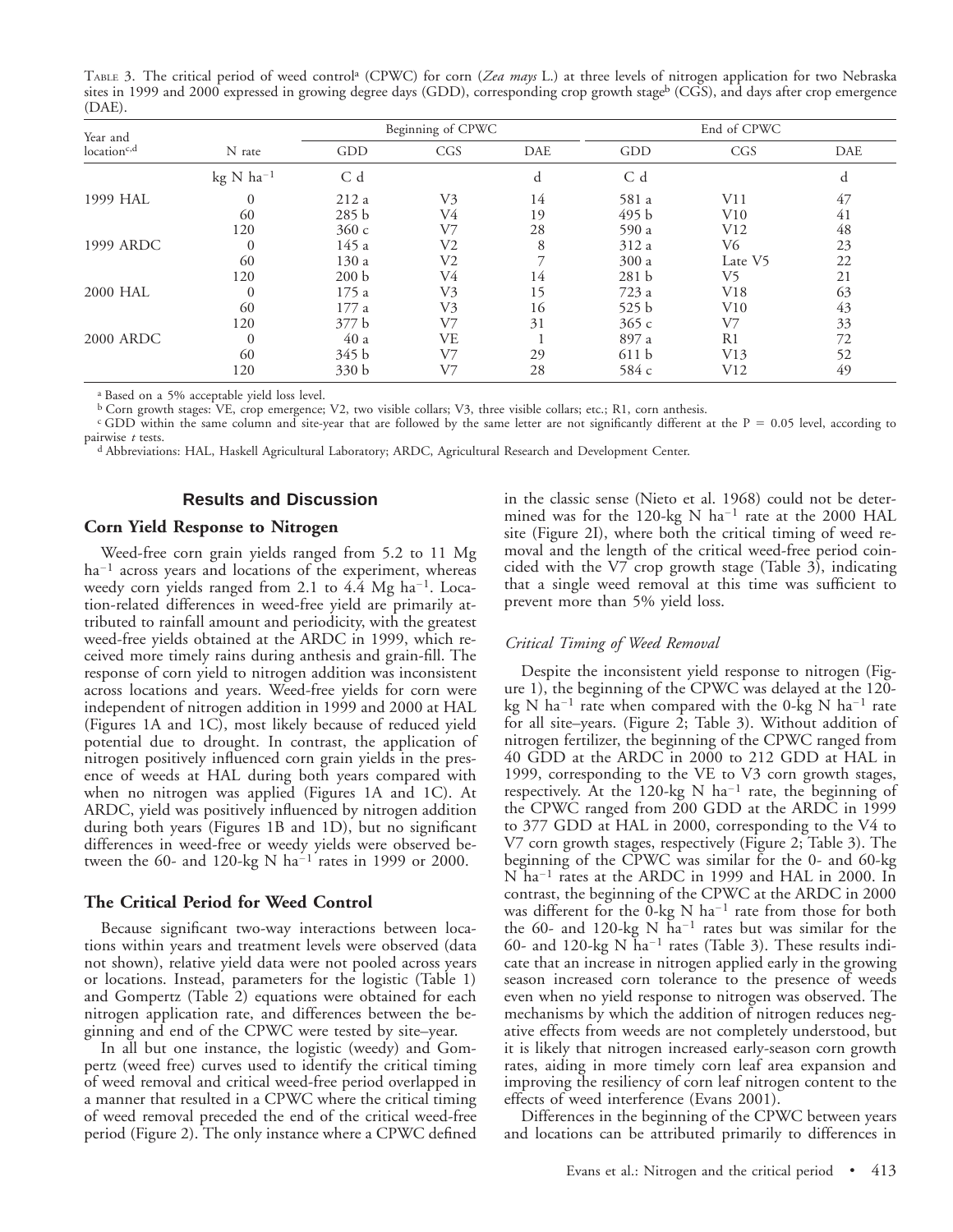TABLE 4. Mean weed dry weights with standard errors and species composition at two sites in Nebraska in 1999 and 2000 for three nitrogen rates measured in weedy experimental units at the V6 growth stage of corn (*Zea mays* L.).

| Year and<br>location <sup>a</sup> |                | Weed            | Species-specific contribution to weed biomass <sup>b</sup> |              |              |       |              |
|-----------------------------------|----------------|-----------------|------------------------------------------------------------|--------------|--------------|-------|--------------|
|                                   | N rate         | biomass         | <b>ABUTH</b>                                               | <b>AMASS</b> | <b>HELAN</b> | POLPY | <b>SETSS</b> |
|                                   | kg N $ha^{-1}$ | $\rm g\ m^{-2}$ |                                                            |              | 0/2          |       |              |
| 1999 HAL                          |                | 23(5)           |                                                            | 21           |              |       |              |
|                                   | 60             | 36(5)           | 60                                                         | 38           |              |       |              |
|                                   | 120            | 42(5)           | 68                                                         | 25           |              |       |              |
| 1999 ARDC                         |                | 113 (53)        |                                                            |              |              | 76    |              |
|                                   | 60             | 122 (48)        | 16                                                         |              |              | 78    |              |
|                                   | 120            | 166 (48)        | 30                                                         |              |              | 67    |              |
| 2000 HAL                          |                | 18(4)           | 29                                                         | 36           |              |       | 35           |
|                                   | 60             | (4)             |                                                            | 32           |              |       |              |
|                                   | 120            | (5)             | 41                                                         | 35           |              |       | 23           |
| <b>2000 ARDC</b>                  |                |                 | 79                                                         | 10           |              |       |              |
|                                   | 60             | 16(2)           | 73                                                         | 14           |              |       | 10           |
|                                   | 120            | (2)             | 86                                                         |              |              |       |              |

<sup>a</sup> Abbreviations: HAL, Haskell Agricultural Laboratory; ARDC, Agricultural Research and Development Center.

<sup>b</sup> Weed species identified using WSSA-approved computer codes. ABUTH, velvetleaf, *Abutilon theophrasti* Medicus; AMASS, pigweed species, *Amaranthus* spp.; HELAN, common sunflower, *Helianthus annuus* L.; POLPY, Pennsylvania smartweed, *Polygonum pensylvanicum* L.; SETSS, foxtail species, *Setaria* spp.

the time of weed emergence relative to the crop and weed species. When averaged across nitrogen rates, the beginning of the CPWC occurred earlier for the ARDC in 1999 (i.e., before V3) than for any other site–year. Early-season weed biomass was greater (Table 4), and yield losses due to seasonlong weed interference were more substantial for the 1999 ARDC than for any other site–year, regardless of nitrogen rate (Figure 1). This was most likely due to the abundance of Pennsylvania smartweed (*Polygonum pensylvanicum* L.) that emerged 4 d before the crop. As a result, weeds were able to begin growth earlier than the crop, thus securing a competitive advantage. There was a delay in the beginning of the CPWC at the ARDC site in 2000 (Table 3). Despite an earlier beginning of the CPWC at the 0-kg  $N$  ha<sup>-1</sup> rate at this location, the CPWC began, on average, at the V5 crop growth stage. Weed emergence at this location was delayed several days after emergence of the crop as indicated

by the low densities and biomass measured at the V6 crop growth stage.

#### *Critical Weed-Free Period*

The end of the CPWC varied across locations and years ranging from 312 GDD at the ARDC in 1999 to 897 GDD at the ARDC in 2000, or the V6 to R1 stages of corn growth for the 0-kg N ha<sup>-1</sup> rate, and 281 GDD at the ARDC in 1999 to 590 GDD at HAL in 1999, or the V5 to V12 stages of corn development for the 120-kg N ha<sup>-1</sup> rate. In 1999 at HAL, the CPWC ended earlier for the 60-kg N ha<sup>-1</sup> rate than either the 0- or 120-kg N ha<sup>-1</sup> rate, whereas at the ARDC, the critical weed-free period was similar for the 0- and 60-kg N ha<sup>-1</sup> rates but shorter for the 120-kg N ha<sup>-1</sup> rate (Figure 2; Table 3). In 2000, the

TABLE 5. Mean weed dry weights with standard errors and species composition at ARDC and HAL in 1999 and 2000 for three nitrogen application rates measured at corn (*Zea mays* L.) maturity in experimental units maintained weed free until the V9 growth stage of corn.<sup>a</sup>

| Year and         |                | Weed<br>biomass | Species-specific contribution to weed biomass <sup>b</sup> |              |              |  |
|------------------|----------------|-----------------|------------------------------------------------------------|--------------|--------------|--|
| location         | N rate         |                 | <b>ABUTH</b>                                               | <b>AMASS</b> | <b>SETSS</b> |  |
|                  | $kg N ha^{-1}$ | $\rm g\ m^{-2}$ |                                                            | $\%$         |              |  |
| 1999 HAL         |                | 39 (27)         | 20                                                         | 20           | 60           |  |
|                  | 60             | 15(27)          | 40                                                         | 10           | 50           |  |
|                  | 120            | 18 (27)         | 20                                                         | 25           | 55           |  |
| 1999 ARDC        |                | 10(7)           | 60                                                         | 35           |              |  |
|                  | 60             | - Q ,           | 75                                                         | 20           |              |  |
|                  | 120            |                 | 60                                                         | 30           | 10           |  |
| 2000 HAL         | 0              | 15(8)           | 100                                                        |              |              |  |
|                  | 60             | 24(8)           | 98                                                         |              |              |  |
|                  | 120            | 15(8)           | 85                                                         | 10           |              |  |
| <b>2000 ARDC</b> | $\theta$       | 78 (24)         |                                                            |              | 80           |  |
|                  | 60             | 91 (19)         | د،                                                         | 10           | 75           |  |
|                  | 120            | 168(24)         | 10                                                         | 20           | 70           |  |

<sup>a</sup> Abbreviations: HAL, Haskell Agricultural Laboratory; ARDC, Agricultural Research and Development Center.

<sup>b</sup> Weed species identified using WSSA-approved computer codes. ABUTH, velvetleaf, *Abutilon theophrasti* Medicus; AMASS, pigweed species, *Amaranthus* spp.; SETSS, foxtail species, *Setaria* spp.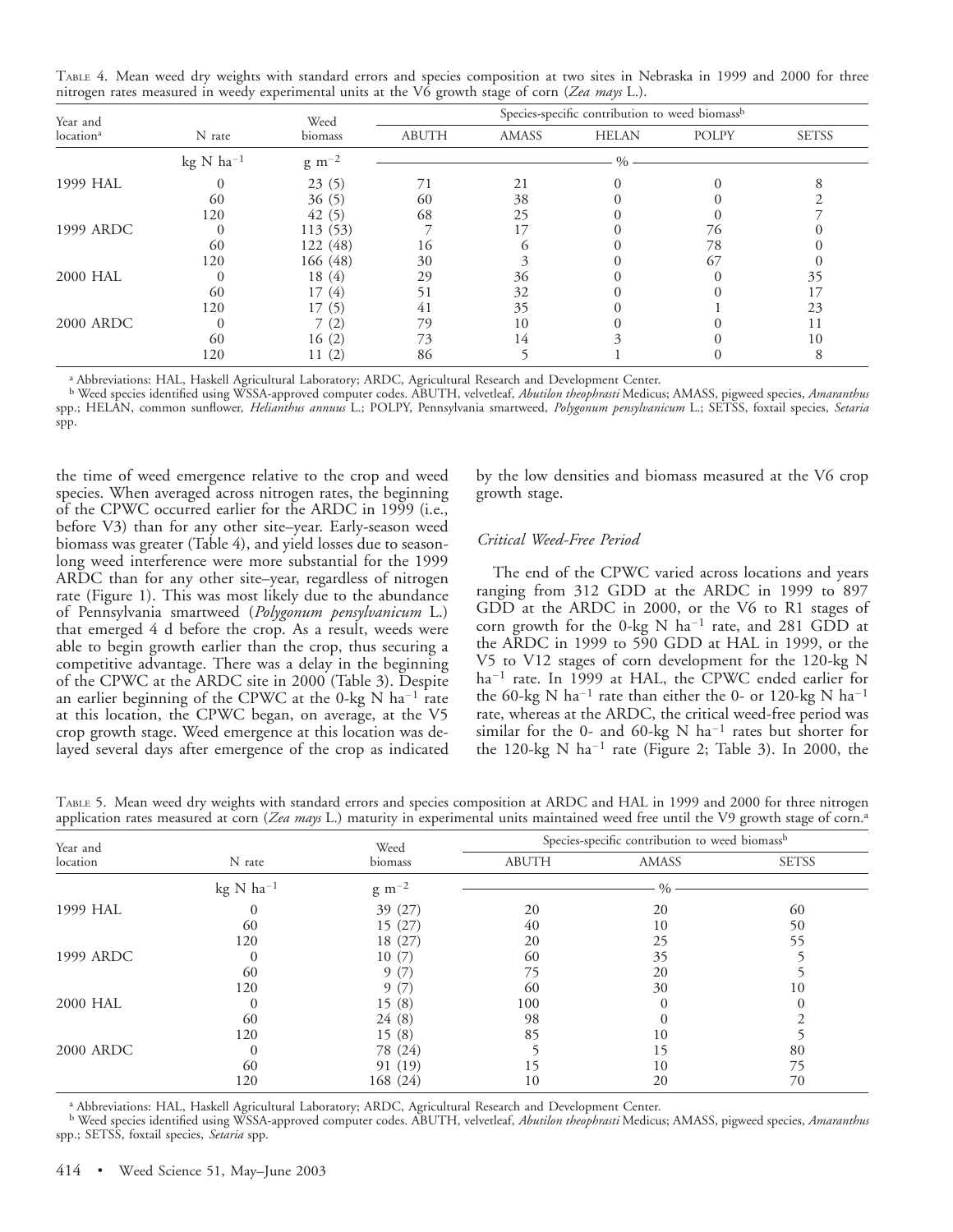end of the CPWC was hastened at both locations as nitrogen rates increased.

With the exception of the 1999 HAL site, an increase in nitrogen application decreased the length of the critical weed-free period because of a rapid canopy closure resulting from higher crop leaf area index (LAI) (data not shown). Increased LAI of the crop reduces both the quality and quantity of light reaching weeds in the lower layers of the canopy, hindering the establishment and growth of subsequent weed cohorts (Teasdale 1995). This is supported by the fact that increasing nitrogen rate did not consistently increase the biomass of weeds emerging after the V9 growth stage of corn (Table 5). Biomass of late-emerging weeds was responsive to nitrogen application only at the ARDC in 2000 (P = 0.02,  $r^2 = 0.78$ ,  $n = 12$ ).

Variability in the end of the CPWC across years and locations was mostly due to the periodicity of weed emergence. Maintenance of a weed-free period lasting only a few weeks at the ARDC 1999 site was sufficient to protect crop yields because the periodicity of weed emergence was limited to a relatively short length of time early in the season. In comparison with other site–years, weed densities and total aboveground weed biomass measured at corn maturity were much lower for the ARDC site in 1999 for experimental units kept weed free up to the V9 crop growth stage (Table 5). Similarly, Van Acker et al. (1993) reported that increase in the weed-free period caused a sharp decline in weed biomass and density because the weed-free period was extended beyond the time when the majority of the studied weeds typically emerge. In this study, the very short duration of the critical weed-free period at ARDC in 1999 was due to the fact that most weed emergence occurred at the earliest stages of crop growth, reducing competition late in the season.

The end of the CPWC may also be regulated by other factors affecting crop LAI, including the density of the crop. Crop densities were  $60,000$  to  $64,000$  plants ha<sup>-1</sup> for both locations in 1999, but because of lower seeding rates and poorer crop establishment due to soil crusting in 2000, plant populations were as low as  $50,000$  plants ha<sup>-1</sup>. Within this range of corn population levels, LAI is positively correlated with an increase in plant density (Tetio-Kagho and Gardner 1988). Therefore, lower plant population in this study resulted in lower crop LAI, potentially reducing crop-induced inhibition of weed emergence and growth (Tollenaar et al. 1994a). Indeed, maximum LAI was greater for both locations in 1999 (LAI = 4.2) than in 2000 (LAI = 3.3), which may have been a contributing factor that caused a somewhat later end to the CPWC for both sites in 2000.

#### **Corn Yield Components**

Yield components that are most sensitive to weed and nitrogen treatments should demonstrate primary control over observed differences in crop yield. Plant density was not affected significantly by the treatments. Ear number per plant declined linearly with increasing duration of weed interference but usually accounted for less than 10% of the total yield decline, with the greatest effects observed at the lowest nitrogen rate (data not shown). Similarly, 100-seed weight was negatively correlated with the duration of weed interference and positively correlated with the length of the weed-free period, but the effect was not always significant,



FIGURE 3. Corn (*Zea mays* L.) seed number per ear (*S*) as a function of increasing duration of weed interference in growing degree days (GDD) at two sites in Nebraska in 1999 and 2000 for three rates of nitrogen application, 0 ( $\bullet$ ), 60 ( $\blacktriangle$ ), and 120 ( $\blacksquare$ ) kg N ha<sup>-1</sup>, at two sites in Nebraska in 1999 and 2000. Lines are predicted from the fitted four-parameter logistic model. Refer to Equation 3 in the text for description of the model fitted. Fitted equations for 1999 HAL are:  $S = 295 + 198/(1 + \exp$  $[-3.94 + 0.0070 \times \text{GDD}]$ ) at 0 kg N ha<sup>-1</sup>,  $S = 343 + 243/(1 + \exp^{-1})$  $[-4.75 + 0.0071 \times \text{GDD}]$ ) at 60 kg N ha<sup>-1</sup>, and  $S = 394 + 215/(1 +$  $\exp[-8.68 + 0.0127 \times \text{GDD}])$  at 120 kg N ha<sup>-1</sup>, root mean square error  $(RMSE) = 51.1$ . Fitted equations for 1999 ARDC are:  $S = 225 + 348/$  $(1 + \exp[-8.28 + 0.0215 \times \text{GDD}])$  at 0 kg N ha<sup>-1</sup>,  $S = 250 + 383/$  $(1 + \exp[-3.07 + 0.0056 \times \text{GDD}])$  at 60 kg N ha<sup>-1</sup>, and  $S = 342 +$  $284/(1 + \exp[-4.66 + 0.0089 \times \text{GDD}])$  at 120 kg N ha<sup>-1</sup>, RMSE = 87.7. Fitted equations for 2000 HAL are:  $S = 363 + 286/(1 + \exp[-2.40$  $+$  0.0042  $\times$  GDD]) at 0 kg N ha<sup>-1</sup>,  $S = 398 + 262/(1 + \exp[-1.28 +$  $(0.0032 \times \text{GDD})$  at 60 kg N ha<sup>-1</sup>, and  $S = 442 + 258/(1 + \exp[-0.23])$  $+$  0.0025  $\times$  GDD]) at 120 kg N ha<sup>-1</sup>, RMSE = 54.1. Fitted equations for 2000 ARDC are:  $S = 215 + \frac{245}{(1 + \exp[-3.62 + 0.0095 \times \text{GDD}])}$ at 0 kg N ha<sup>-1</sup>,  $S = 340 + 246/(1 + \exp[-7.71 + 0.0132 \times \text{GDD}])$  at 60 kg N ha<sup>-1</sup>, and  $S = 456 + 166/(1 + \exp[-3.92 + 0.0050 \times \text{GDD}])$ at 120 kg N ha<sup>-1</sup>, RMSE = 79.6.

accounting for only a minor portion of the observed yield loss (data not shown). Seed weight has been shown to be less variable than seed number except under conditions where the plant is highly stressed (Novoa and Loomis 1981).

In this study, the yield component most sensitive to weed interference and nitrogen was seed number per ear, which responded in a manner that closely resembled the pattern and extent of response in relative yield to both increasing duration of weed interference and length of the weed-free period. Increasing the duration of weed interference resulted in a sigmoidal decline in seed number per ear (Figure 3), emulating the decline in crop yield (Figure 2). In most cases, the effect was more immediate at the lowest nitrogen rate, which is consistent with determinations of the beginning of the CPWC. Similarly, the increase in seed number due to increases in the length of the weed-free period (Figure 4) matched the trend observed for the response of crop yield to length of the weed-free period. For a given duration of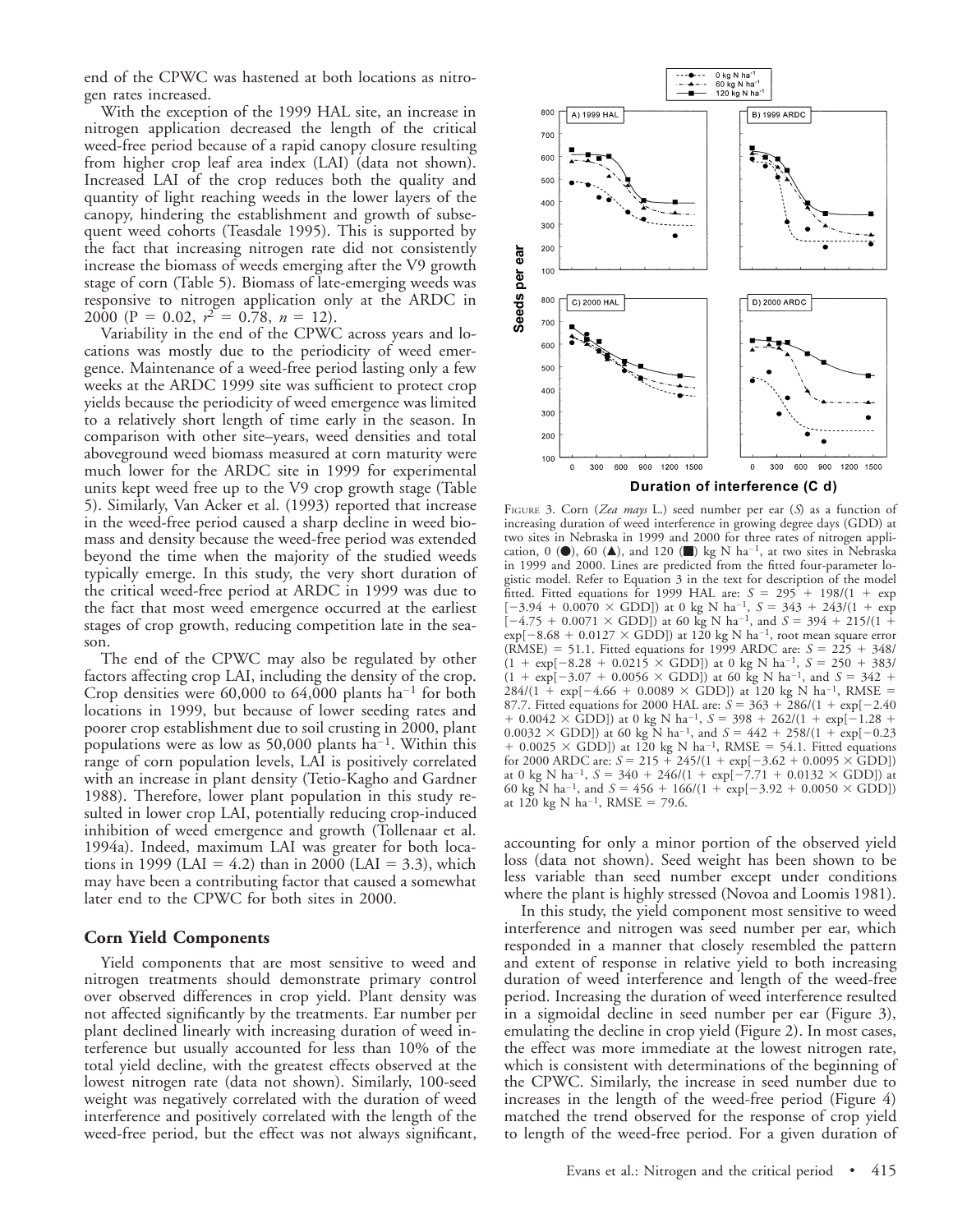



FIGURE 4. Corn (*Zea mays* L.) seed number per ear (*S*) as a function of increasing length of weed-free period in growing degree days (GDD) at two sites in Nebraska in 1999 and 2000 for three rates of nitrogen application, 0 ( $\bullet$ ), 60 ( $\blacktriangle$ ), and 120 ( $\blacksquare$ ) kg N ha<sup>-1</sup>, at two sites in Nebraska in 1999 and 2000. Lines are predicted from the fitted Gompertz model. Refer to Equation 2 in the text for description of the model fitted. Fitted equations for 1999 HAL are:  $S = 506 \times \exp(-0.6871 \times \exp[-0.0033 \times$ GDD]) at 0 kg N ha<sup>-1</sup>, *S* = 602  $\times$  exp(-0.6220  $\times$  exp[-0.0035  $\times$ GDD]) at 60 kg N ha<sup>-1</sup>, and  $S = 614 \times \exp(-0.4365 \times \exp(-0.0031$  $\times$  GDD]) at 120 kg N ha<sup>-1</sup>, root mean square error (RMSE) = 72.6. Fitted equations for 1999 ARDC are:  $S = 580 \times \exp(-1.0056 \times$  $\exp[-0.0167 \times \text{GDD}])$  at 0 kg N ha<sup>-1</sup>,  $S = 632 \times \exp(-0.9172 \times$  $\exp[-0.0275 \times \text{GDD}])$  at 60 kg N ha<sup>-1</sup>, and  $S = 616 \times \exp(-0.5762)$  $\times$  exp[-0.0164  $\times$  GDD]) at 120 kg N ha<sup>-1</sup>, RMSE = 52.6. Fitted equations for 2000 HAL are:  $S = 573 \times \exp(-0.4706 \times \exp[-0.0048 \times$ GDD]) at 0 kg N ha<sup>-1</sup>,  $S = 621 \times \exp(-0.4031 \times \exp[-0.0061 \times$ GDD]) at 60 kg N ha<sup>-1</sup>, and  $S = 650 \times \exp(-0.3421 \times \exp[-0.0057$  $\times$  GDD]) at 120 kg N ha<sup>-1</sup>, RMSE = 64.8. Fitted equations for 2000 ARDC are:  $S = 498 \times \exp(-0.8714 \times \exp[-0.0028 \times \text{GDD}])$  at 0 kg N ha<sup>-1</sup>,  $S = 605 \times \exp(-0.6868 \times \exp[-0.0035 \times \text{GDD}])$  at 60 kg N ha<sup>-1</sup>, and *S* = 653  $\times$  exp(-0.4350  $\times$  exp[-0.0025  $\times$  GDD]) at 120 kg N ha<sup>-1</sup>, RMSE = 79.4.

weed interference or length of the weed-free period, the addition of nitrogen increased seed number per ear (Figures 3 and 4). Other authors also have suggested that seed number is the most significant contributor to observable differences in the grain yield of cereal crops. For example, Knezevic et al. (1997) reported that a reduction in seed number per head was the major cause of yield loss in grain sorghum [*Sorghum bicolor* (L.) Moench] because of competition with pigweed (*Amaranthus retroflexus* L.). El-Hattab et al. (1980) also showed that increase in seed number was a consistent factor in the yield increase of corn receiving sufficient doses of nitrogen fertilizer, whereas increases in ear number per plant and seed weight were secondary.

#### **Implications for IWM**

This study confirms that the supply of nitrogen available to a crop and weeds can significantly influence crop–weed interference relationships. Differences in the CPWC due to nitrogen application documented in this study highlight the importance of integrating decisions regarding nitrogen management and the timing of weed control.

Practical implications of this study are that reductions in nitrogen use may warrant more intensive weed management. With the growing popularity of herbicide-tolerant crops, dependence on total postemergence programs will likely become more common. Such a shift in cropping practices highlights the importance of appropriately timed weed control. This study shows that a 50% reduction in nitrogen applied before crop establishment (120 to 60 kg N ha<sup>-1</sup>) may not result in less crop yield under weed-free conditions, but it is more likely that weed interference will have a more immediate and pronounced effect on yield potential. Therefore, reductions in the use of nitrogen fertilizer before crop planting may create the need for more immediate weed control that must be sustained for longer times.

#### **Sources of Materials**

<sup>1</sup> Barber Engineering Ltd., 1404 North Regal Street, Spokane, WA 99202.

<sup>2</sup> Monsanto Inc., 800 North Lindbergh Boulevard, St. Louis, MO 63167.

<sup>3</sup> Spraying Systems Co., P.O. Box 7900, Wheaton, IL 60189.

<sup>4</sup> John Deere model 43, Deere and Co., One John Deere Place, Moline, IL 61265.

<sup>5</sup> Davis Tool and Engineering Co., Highway 30, Montgomery, IL 60538.

<sup>6</sup> SAS Version 8.0, Statistical Analysis Systems Institute, 100 SAS Campus Drive, Cary, NC 27512.

#### **Acknowledgments**

Many thanks to Mary Guerra, Will Corcoran, Ray Brentlinger, Lisa Lunz, Mike Mainz, Christie McCoy, and Nathan Haahr for assisting with fieldwork. We also thank W. W. Stroup for assistance in the statistical analysis and many anonymous reviewers for their valuable comments. Published as University of Nebraska Agricultural Research Division Journal Series No. 13888.

#### **Literature Cited**

- Anonymous. 1997. Upper Elkhorn Natural Resources District Ground Water Management Plan. Lincoln, NE: Nebraska Upper Elkhorn Natural Resources District. 155 p.
- Anonymous. 2000a. Agricultural Chemical Usage: 1999 Field Crops Summary. Washington, DC: National Agricultural Statistics Service, U.S. Department of Agriculture. 112 p.
- Anonymous. 2000b. National Water Quality Inventory: 1998 Report to Congress. Washington, DC: Office of Water, U.S. Environmental Protection Agency. 89 p.
- Burkart, M. R. and D. E. James. 1999. Agricultural-N contributions to hypoxia in the Gulf of Mexico. J. Environ. Qual. 28:850–859.
- Cousens, R. 1988. Misinterpretation of results in weed research through inappropriate use of statistics. Weed Res. 28:281–289.
- DiTomaso, J. 1995. Approaches for improving crop competitiveness through the manipulation of fertilization strategies. Weed Sci. 43:491– 497.
- El-Hattab, H. S., M. A. Abdallah Hussein, A. H. El-Hattab, M. S. Abdel Raouf, and A. A. El-Nomany. 1980. Growth analysis of maize plant in relation to grain yield as affected by N levels. Z. Acker- Pflanzenb. 149:46–57.
- Evans, S. P. 2001. Effects of Varying Nitrogen Supply on the Critical Period for Weed Control in Corn (*Zea mays* L.). M.S. thesis. University of Nebraska, Lincoln, NE. 210 p.
- Ferrero, A., M. Scanzio, and M. Acutis. 1996. Critical period of weed interference in maize. Pages 171–176 *in* Proceedings of the 2nd In-